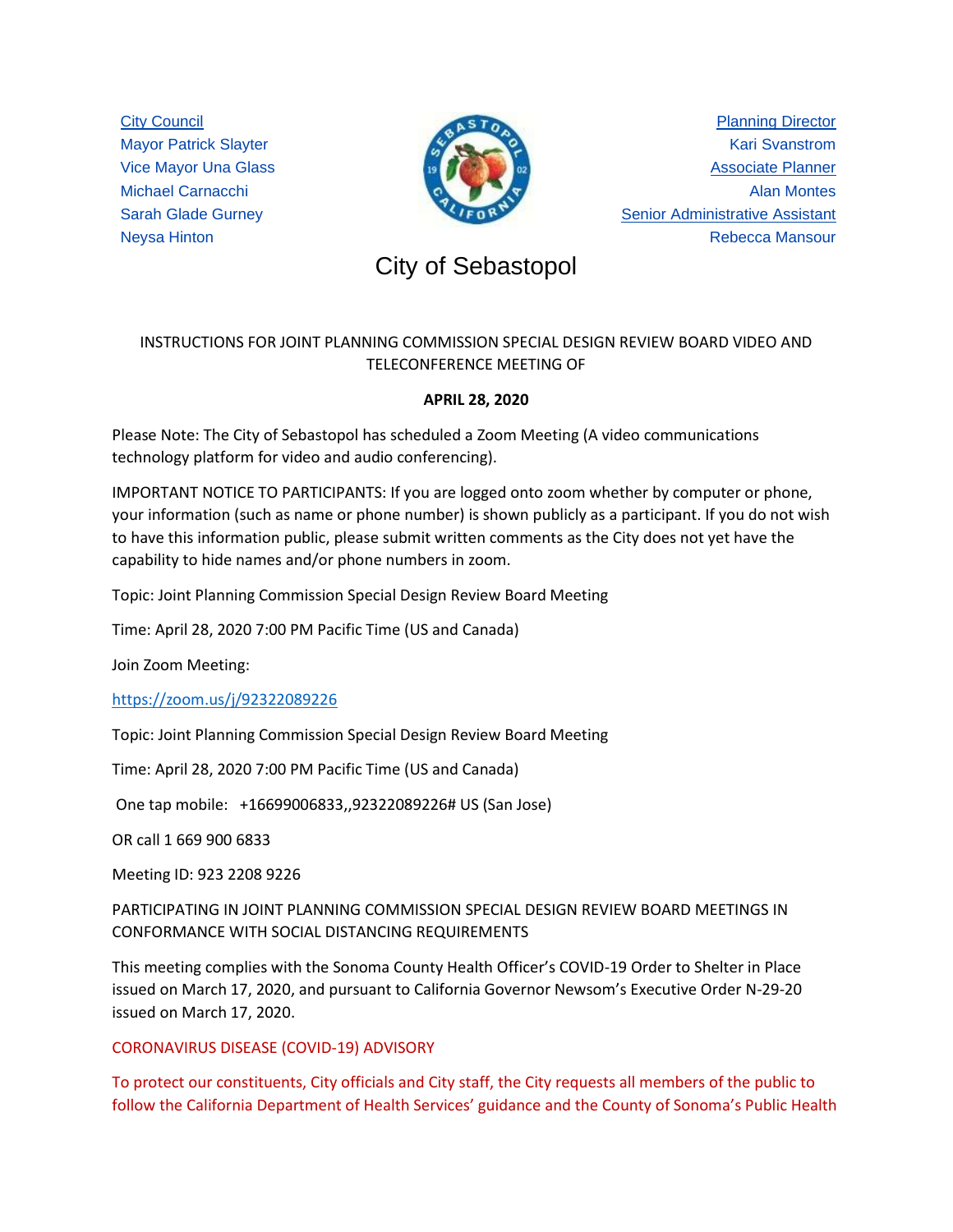Officer Order for the Control of COVID-19 restricting group events and gatherings and maintaining social distancing.

Consistent with Executive Order N-29-20, in-person participation by the public will not be permitted and no physical location from which the public may observe the meeting will be available. Remote public participation is allowed using the ZOOM program.

In order to minimize the spread of the COVID-19 virus, the City of Sebastopol is providing multiple alternatives to viewing public meetings and providing comments on items on the agenda. These alternatives allow the City to adhere to social distancing requirements, follow the Governor's Executive Order N-29-20 (which suspends certain requirements of the Brown Act), and provide a way for the public to provide public comment during the meeting.

#### VIEWING MEETINGS ONLINE

For this meeting, the City of Sebastopol will be utilizing the Program ZOOM which allows for audio and visual participation.

#### **SUBMITTING COMMENTS BY E-MAIL**

For Items Not on the Agenda: Please submit your comments via email for this meeting to [amontes@cityofsebastopol.org](mailto:amontes@cityofsebastopol.org) so that the comments may be submitted to the Chair for reading into the record. Comments should be received by 3:00 pm of the Meeting Date. All comments should be a maximum of 350 words, which corresponds to approximately 3 minutes of speaking time.

For Items Listed on the Agenda: Members of the public may provide public comment for specific agenda items by sending comments to the City by email at [amontes@cityofsebastopol.org.](mailto:amontes@cityofsebastopol.org) Such email comments must identify the Agenda Item Number in the subject line of the email. Comments should be received by 5:00 pm of the Meeting Date. All comments should be a maximum of 350 words, which corresponds to approximately 3 minutes of speaking time.

#### **VIRTUAL PARTICIPATION BY ZOOM VIDEO CONFERENCING**

The City of Sebastopol is now offering the ability to view and participate in public meetings via video meetings and telephonic conferencing via "Zoom" video conferencing computer technology. Instructions for participating via Zoom are provided below.

#### *How do I join the City of Sebastopol public meeting via Zoom Video Conferencing?*

Please visi[t https://zoom.us](https://zoom.us/) and either sign-up for a free Zoom account or continue as a guest. Once you have downloaded the app on your smart phone, joined from your web browser, or downloaded the Zoom software on your computer you will be ready for the scheduled meeting.

If you have previously signed up for Zoom, you can enter the meeting ID noted at the tope of this Attachment to join the meeting.

#### *I don't have a computer or smart phone; can I still use Zoom?*

If you don't have a smart phone or computer to access the meeting via Zoom, no problem! You can participate on the phone, by calling 1-669- 900- 6833 and entering meeting ID Meeting ID listed at the top of this Attachment. Please follow the prompts.